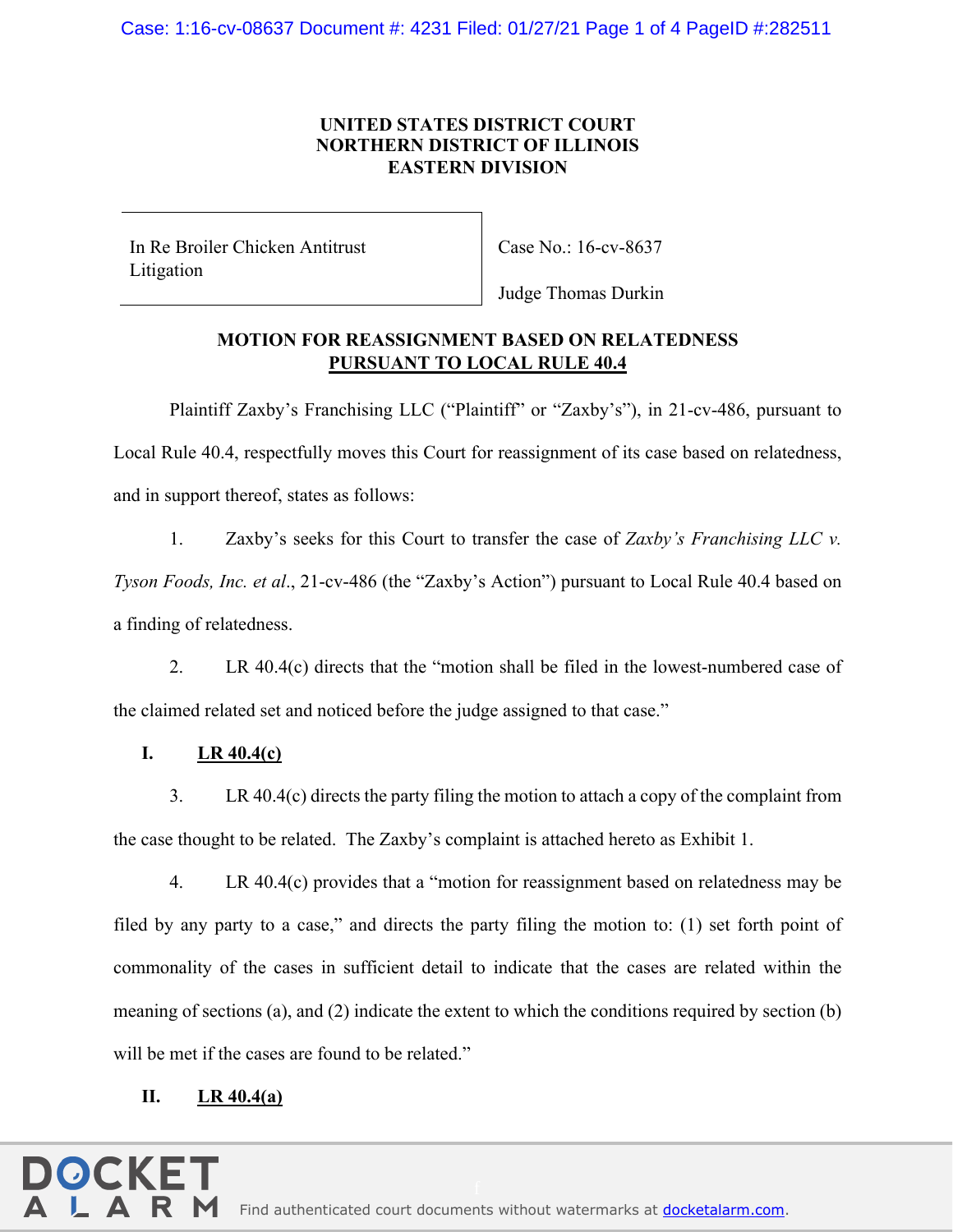5. Pursuant to LR 40.4(a), two or more civil cases may be related if, " $\dots$  (2) the cases involve the same issues of fact or law;" or, "(3) the cases grow out of the same transaction or occurrence."

6. The Court has already determined that a number of direct purchaser opt-out cases are related to the instant action. *See, e.g.,* 16-cv-09490, 16-cv-09421, 16-cv-08931, 16-cv-08851, 16-cv-09007, 16-cv-08737, 16-cv-09589, 16-cv-09684, 16-cv-08874, 16-cv-09912, 16-cv-09900, 17-cv-07176, 17-cv-08850, 18-cv-03471, 18-cv-00700, 18-cv-00245, 18-cv-00702, 18-cv-04000, 18-cv-04534, 18-cv-05341, 18-cv-05345, 18-cv-05351, 18-cv-05877, 18-cv-06316, 18-cv-06673, 18-cv-06693, 20-cv-1943, and 20-cv-2013.

7. The present case, those already found to be related, and the newly filed Zaxby's Action are all related because all involve many of the same issues of fact and law and grow out of the same basic occurrence.

8. The present case and the related litigations allege claims based on the same transaction or occurrence—a conspiracy among Defendants to artificially reduce or suppress Broiler Chicken supply, fix Broiler Chicken prices, and rig bids for purchases of Broiler Chickens.

9. Moreover, while the Defendants somewhat vary from case to case, the Defendants in the complaint attached as Exhibit 1, and most of the Defendants in the present matter and related litigations are nearly identical. *See, e.g.*, Case Nos. 18-cv-700, 18-cv-702, 18-cv-4000, and 18-cv-4534.

10. The same law and authorities apply to Sherman Act claims and relate to the same core of operative fact surrounding the alleged conspiracy.

**III. 40.4(b)**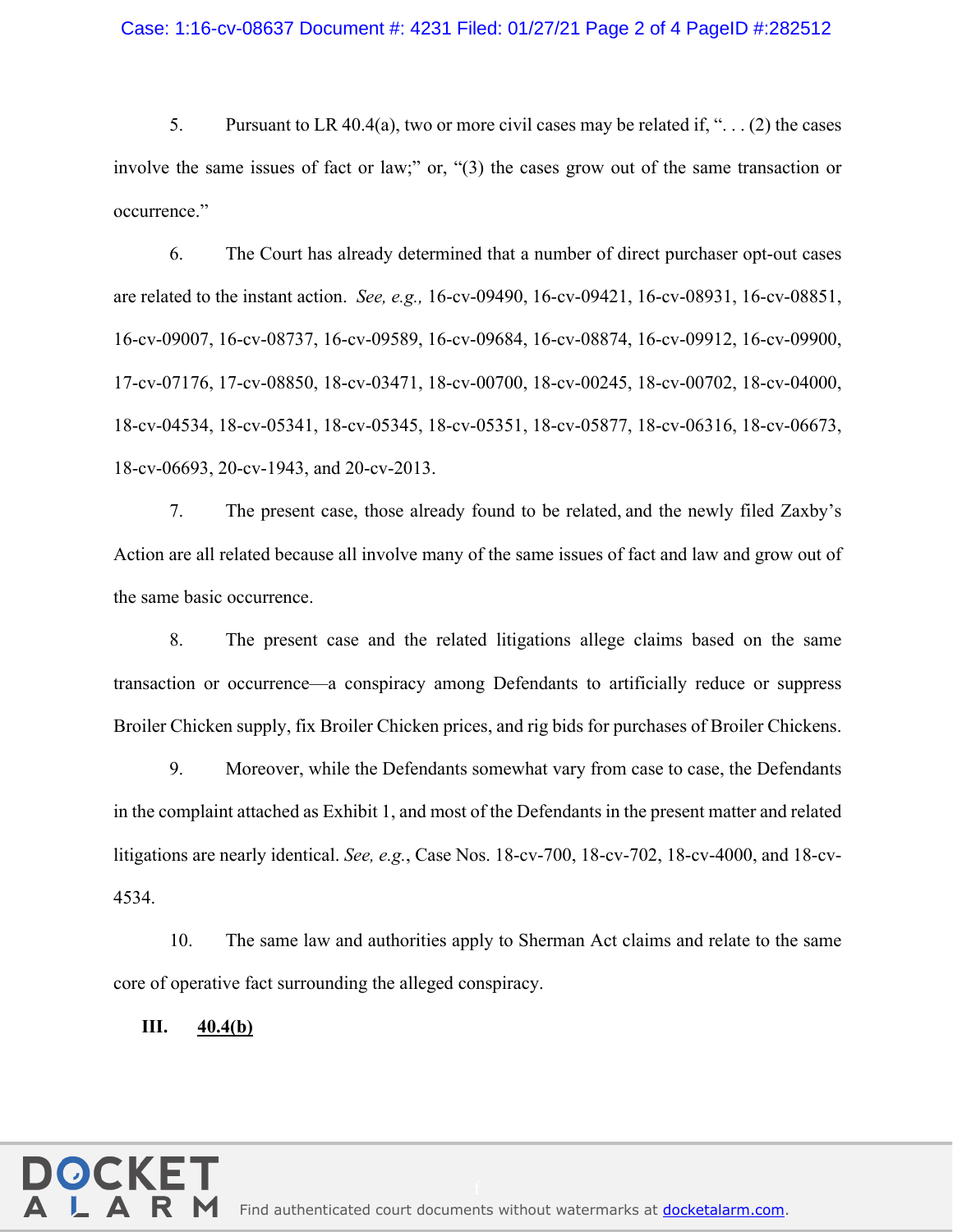11. Pursuant to LR 40.4(b), this Court may reassign the Zaxby's Action if it is related to the present lawsuit under LR 40.4(a), "and each of the following criteria is met: (1) both cases are pending in this Court; (2) the handling of both cases by the same judge is likely to result in a substantial saving of judicial time and effort; (3) the earlier case had not progressed to the point where designating a later filed case as related would be likely to delay the proceedings in the earlier case substantially; and (4) the cases are susceptible of disposition in a single proceeding."

12. Aside from the Zaxby's Action, all of the aforementioned litigation including all of the cases listed in paragraph 6, are pending in the Northern District of Illinois before Judge Durkin.

13. The Court can save substantial time and effort by, among other things, coordinating discovery issues and briefing.

### **CONCLUSION**

WHEREFORE Plaintiff Zaxby's respectfully requests that this Honorable Court grant its motion for reassignment based on relatedness pursuant to Northern District of Illinois Local Rule 40.4.

**DOCKE** 

Dated: January 27, 2021 Respectfully submitted,

/s/ *Lori P. Lustrin*

Robert W. Turken (*pro hac vice*) Lori P. Lustrin (*pro hac vice*) Scott N. Wagner (*pro hac vice*) **BILZIN SUMBERG BAENA PRICE & AXELROD LLP** 1450 Brickell Ave., Suite 2300 Miami, Florida 33131-3456 Telephone: 305-374-7580 Facsimile: 305-374-7593 rturken@bilzin.com llustrin@bilzin.com swagner@bilzin.com

Andrew P. Bleiman